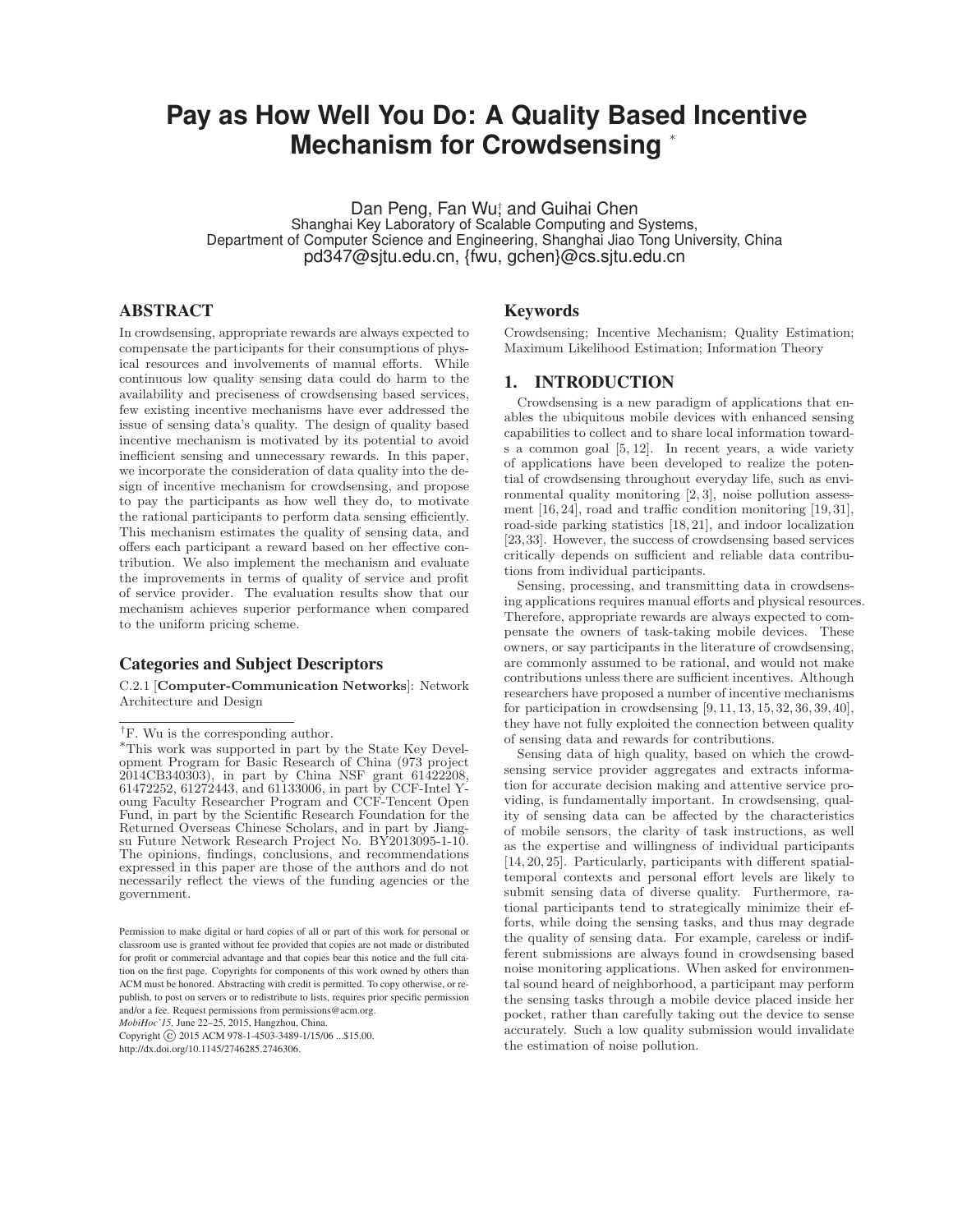Continuous low quality sensing data undoubtedly do harm to the availability and preciseness of crowdsensing based services. However, to the best of our knowledge, few existing works have taken the observation of data quality into consideration, when designing incentive mechanisms for crowdsensing. It is very challenging to design quality based incentive mechanisms for crowdsensing.

Most of all, it is technically difficult to estimate the quality of sensing data without any prior knowledge of the sensing behavior of individual participants or the ground truth of targeted contexts. Subsequent quality verification would require significant investments in deploying particular infrastructures to do on-site sensing and ground truth collecting, like Model 831-NMS permanent noise monitoring system [4]. Lacking in flexibility and scalability, the deployment of traditional static sensing infrastructures, in turn, negates the necessity and benefits of crowdsensing.

Second, it is challenging to design incentive mechanisms that achieve both individual rationality and profit maximization. Here, individual rationality means that a participant should be rewarded no less than her sensing cost, and the profit of service provider is the differences between the value of crowdsensing based services and the total rewards to participants. Deliberate incentive mechanisms are required to motivate effective data contributions from rational participants, and to maintain a robust, profitable market for crowdsensing service provider.

Third, it is nontrivial to bridge the gap between quality of sensing data and rewards for contributions. Participants of crowdsensing, who perform the sensing tasks with heterogeneous physical resources and manual efforts, and therefore submit sensing data of diverse quality, may require appropriate rewards according to their contributions. While traditional uniform pricing scheme is unfair, the Pay-as-Bid pricing method used in most of the auction based incentive mechanisms is somehow troublesome for participants and indulgent of careless behavior. Both of these existing solutions ignore the quality issue, and thus are unlikely to encourage long-term, effective contributions.

In this paper, we incorporate the consideration of data quality into the design of incentive mechanism for crwodsensing, and propose to pay the rational participants as how well they do, to motivate efficient crowdsensing.

Our main contributions are listed as follows.

- To the best of our knowledge, we are the first to design a quality based incentive mechanism for crowdsensing that directly motivates individual participants to contribute high quality sensing data.
- Second, we extend the well-known Expectation Maximization algorithm that combines maximum likelihood estimation and Bayesian inference to estimate the quality of sensing data, and further apply the classical Information Theory to measure the effective contribution of sensing data. Based on the estimated quality and contribution, we can determine fair and proper rewards to the participants. The proposed incentive mechanism achieves individual rationality and profit maximization.
- Finally, we implement the incentive mechanism and extensively evaluate its performance. Our evaluation results show that it achieves superior performance in terms of quality assurance and profit management, when compared to the uniform pricing based scheme.

The rest of the paper is organized as follows. We briefly review related work in Section 2 and present technical preliminaries in Section 3. The detailed design of our quality based incentive mechanism is presented in Section 4. In Section 5, we evaluate our incentive mechanism and show the results. Finally, we conclude this paper in Section 6.

## 2. RELATED WORK

The problem of data quality has been widely studied in organizational databases and information systems [7, 29], mainly focusing on quality category, attribute and contextual pattern from a perspective of data consumer. Sachidananda et al. [27] surveyed building blocks and existing approaches related to quality of information in wireless sensor networks.

For the paradigm of crowdsensing, Reddy et al. [26] developed a recruitment framework to identify and select wellsuited participants to achieve high utility within a budget. Three stages are introduced, including qualifier, assessment, and progress review. Though reputation system based on performance has been built, this work focuses on the record of participation likelihood (whether the participant would take a sensing task when given a chance). In addition, it shows little consideration about incentives. On the other hand, although various empirical experiments  $[17, 20, 25, 35]$ demonstrate that financial and social incentives do have an impact on the performance of participants, such as engagement, compliance and quality, they fail to generalize an incentive model to adaptively guide the participants' behavior.

There are extensive researches targeting the incentive mechanism design for crowdsensing. Lee and Hoh [13] proposed a reverse auction based dynamic pricing scheme to motivate participants to sell their sensing data with claimed bids. Yang *et al.* [32] considered a platform-centric incentive model, where the reward is proportionally shared by participants in the a Stackelberg game, and a user-centric incentive model, where participants in the auction bid for tasks and get paid no lower than the submitted bids. Koutsopoulos [11] designed an incentive mechanism to determine participation level and payment allocation to minimize platform's compensation cost with guaranteed service quality. Zhang et al. [37] and Zhao et al. [40] suggested online incentive mechanisms to flexibly recruit participants who appear opportunistically in the phenomena of interests. Luo et al. [15] studied an incentive mechanism based on all-pay auction with realistic constraints such as information asymmetry, population uncertainty, and risk aversion. Kawajiri et al. [10] deployed a crowdsensing based wireless indoor localization system, and steered participants to cover sufficient locations to improve the quality of service. There is no skill variance and device variance in their system. In general, these existing incentive mechanisms either have not considered the quality of sensing data or have addressed the incentive concerns and quality issues separately. Moreover, few of them have investigated the method to estimate the quality of sensing data.

In contrast, we systemically consider the participants' willingness to take a sufficient amount of efforts in crowdsensing, and bridge the gap between quality of sensing data and rewards for contributions, by providing a quality based incentive mechanism. The quality estimation method applied in this paper is originally introduced by Dawid and Skene [6], where the expectation maximization (EM) algorithm is used to obtain maximum likelihood estimates of observers' error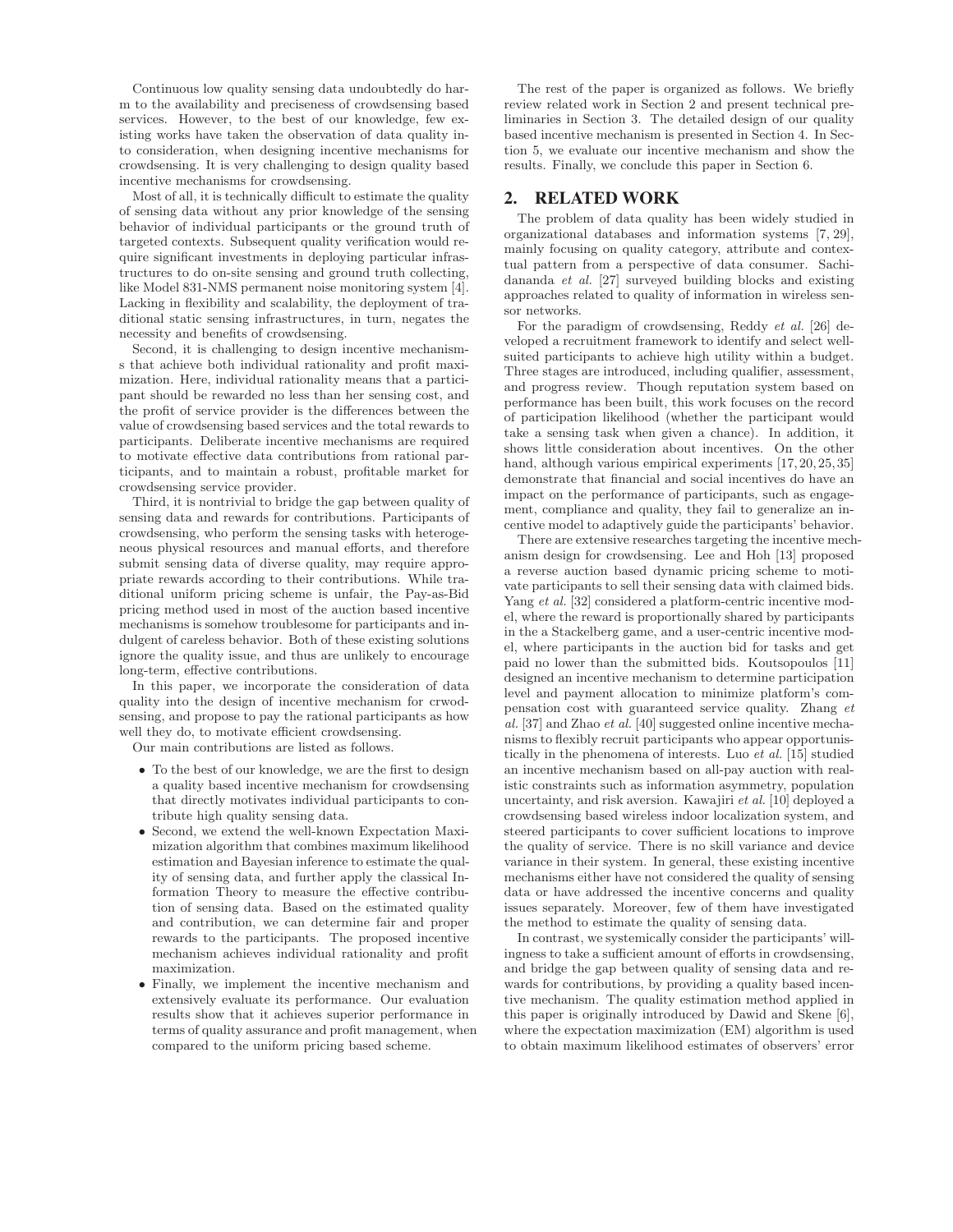

Figure 1: A general crowdsensing model.

rates and to infer the true response of patients. Wang and Ipeirotis [30] applied EM algorithm to estimate the quality of crowdsourced labeling workers. Zhang et al. [38] proposed to combine spectral methods and EM algorithm to address the problem of crowdsourced multi-class labeling with an optimal convergence rate up to a logarithmic factor. Beyond quality estimation, we also quantify the contribution of sensing data via information theory, and determine fair and proper rewards to participants.

#### 3. PRELIMINARIES

In this section, we present the model of quality based crowdsensing, and key techniques for quality estimation.

## 3.1 Crowdsensing Model

As illustrated by Figure 1, there are three major components in the crowdsensing system, i.e., service subscribers who request services, a service provider who conducts the crowdsensing campaign and provides services, and a crowd of participants who submit sensing data to support the services. The crowdsensing process (the right part) can be discribed as follows. First, the service provider releases a set T of sensing tasks (e.g., noise sensing on campus at 10:00 am) with an incentive announcement and a quality requirement (e.g., an error threshold). In the phenomena of interest, there is a set  $A = \{a_1, a_2, \ldots, a_n\}$  of participants, with sensors embedded in their mobile devices. Each participant  $a_k \in A$  bears a private reserve price/sensing cost  $c_k$  (*i.e.*, a monetary value for her consumptions of physical resources and involvements of manual efforts), and thus expects a reward for her contribution. Without sufficient rewards, the participants may not undertake the sensing tasks. The service provider estimates the quality  $q_k$  of sensing data from each participant  $a_k$ . By taking the profile of the participants' data quality and sensing costs into consideration, she selects a subset  $W \subseteq A$  of participants to perform each sensing task, and rewards each  $a_k \in W$  a certain amount of reward  $r_k$  according to her effective contribution. After collecting the sensing data for some tasks, the service provider updates quality estimation  $q_k$  for each  $a_k \in W$  to guide the next round of recruitment (the right part), and extracts information to provide services (the left part).

We consider a general class of crowdsensing applications, in which the availability and preciseness of services significantly depends on the quality of sensing data, e.g., urban noise pollution monitoring, which measures ambient noise pollution based on sensing data collected from mobile devices. For each piece of sensing data with an error below the specified threshold, the service provider gains a value  $V$  (e.g., the subscription fee from service subscribers). For simplicity, we assume that  $V$  is fixed. The objective of the service provider is to maximize her own profit, by providing services with guaranteed quality, and recruiting participants with proper rewards. The profit is defined as

$$
Profit \triangleq \sum_{a_k \in W} (V - r_k).
$$

In this paper, we focus on the data quality that is specifically affected by participants' effort levels for sensing, and aim at designing incentive mechanisms for the service provider to stimulate high quality sensing and long-term, effective contributions.

#### 3.2 Quality Estimation via EM

For crowdsensing, e.g., urban noise sensing, it is reasonable to calibrate the sensing data, to tolerate the inherent uncertainty of mobile devices. Here, we divide the reading of sensing data into discrete intervals, and suggest the service provider to deliver a certain interval to the service subscribers, rather than an accurate reading, to mitigate the impact of device variance and device error. The discrete intervals are denoted as a set  $\mathbb{D} = \{d_1, d_2, \ldots, d_m\}$ , where each interval spans over a range of decibels, and the granularity of interval division can be determined by the tradeoff between accuracy and complexity.

Regarding the quality of sensing data as a result of the effort levels, we estimate "effort matrix"  $e^k$  for each participant  $a_k$ , and map this effort matrix into a scalar quality value through function  $q_k = g(e^k)$ . Here, the effort matrix  $e^k$  is an  $m \times m$  matrix, with element  $e_{ij}^k \in [0,1],$  $i = 1, \ldots, m, j = 1, \ldots, m$ , indicating the probability that participant  $a_k$  submits a piece of sensing data in interval  $d_i$  while the true reading is in interval  $d_i$ . Particularly,  ${e_{ii}^k|i = 1, \ldots, m}$  contains the probabilities that participant  $a_k$  obediently performs outside-pocket sensing for each of the m possible cases. Furthermore, the conditional probabilities satisfy  $\sum_j e_{ij}^k = 1$ .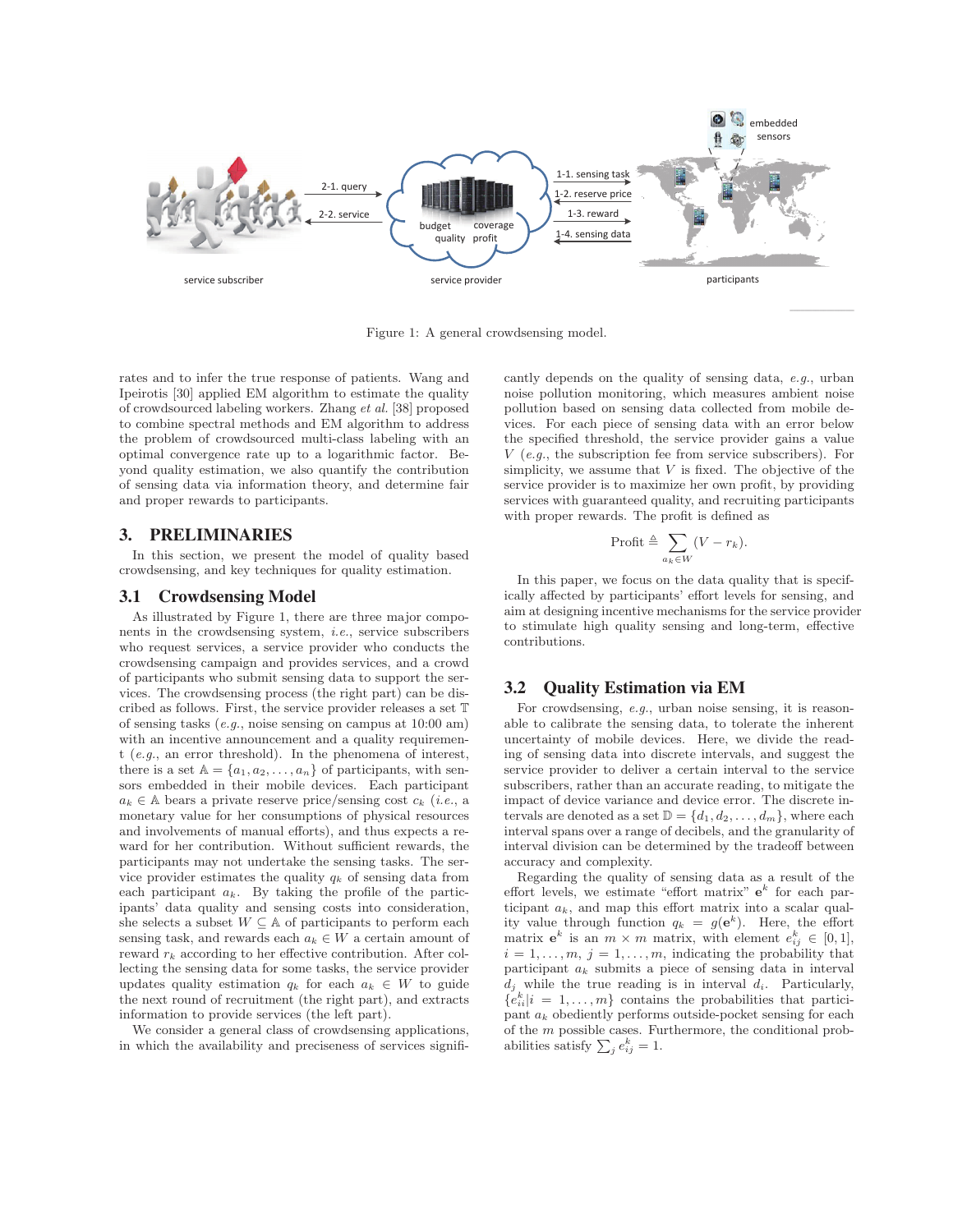We note that, the effort matrix can be measured when we have ground truth for all spatial-temporal contexts. However, for crowdsensing, the true reading, or even the interval, cannot be ascertained in most cases, making the direct verification of data quality and the discernment of effort matrix challenging. In this paper, we resort to the well-known expectation maximization (EM) algorithm [6] to estimate each participant's effort matrix.

The EM algorithm [6] is an iterative method for finding the Maximum Likelihood Estimation (MLE) of the parameters (e.g., the effort matrix for each participant, and the true noise interval for each task), when there is missing data  $(e.g.,)$ the indicators to tell right or wrong for sensing data) that precludes the straightforward estimation for the parameters. Here, MLE calculates the best estimation for parameters that maximizes the (log-)likelihood of the observations  $(e,q,$ the submitted sensing data), and converges in probability to the true value of the unknown parameters when the number of observations is sufficiently large.

Given a set  $S$  of observed sensing data, a set  $P$  of missing true interval indicators, a set  $E$  of unknown effort matrices, and the density function  $f$ , the likelihood of unknown  $E$  is

$$
L(E; P, S) = f(P, S|E).
$$

To find the MLE of  $E$ , EM algorithm iteratively runs the following two steps until convergence (Supposing that  $\widehat{E}^t$  is the current value of  $E$  after  $t$  iterations).

E-step calculates the expected value of likelihood function, with respect to the conditional distribution of  $P$  given observation  $S$  under the current estimation of  $E$ ,

$$
Q(E|\widehat{E}^t) = \mathbb{E}_{P|S,\widehat{E}^t}[L(E;P,S)].
$$

**M-step** seeks the estimation  $\widehat{E}$  that maximizes the expectation function,

$$
\widehat{E}^{t+1} = \underset{E}{\text{arg max }} Q(E|\widehat{E}^t).
$$

Inspired by [6], we extend the algorithm to estimate the true interval indicators and participants' effort matrices, by iterating the following two steps until convergence: 1) estimate the effort matrix and noise interval distribution via maximum likelihood estimation, based on the estimated true interval indicators; and 2) calculate new estimation of true interval indicators, according to the estimated effort matrices and noise interval distribution.

The converged estimation of participant's effort matrix indicates the quality of sensing data, while the noise interval distribution is suggestive of the noise pollution level.

#### 4. QUALITY BASED INCENTIVE

In this section, we detail the design of our quality based incentive mechanism for crowdsensing. To pay each individual participant  $a_k$  as how well she does in sensing, we estimate her effort matrix  $e^k$ , calculate her quality  $q_k$  of sensing data, quantify her effective contribution  $c_m(q_k)$ , and offer a proper reward  $r_k$ . Taking the quality of sensing data into consideration, our incentive mechanism can encourage long-term, effective contribution for crowdsensing based services.

## 4.1 A Simple Case

We first regard all of the submitted sensing data as qualified, and present a simple pricing scheme. We assume that

#### Table 1: Key notations

| Notation                | Definition                                               |
|-------------------------|----------------------------------------------------------|
| $\overline{\mathbb{T}}$ | Set of sensing tasks                                     |
| A                       | Set of participants                                      |
| $\mathbb{D}$            | Set of discrete noise intervals                          |
| $\mathbb{A}_t$          | Set of participants who complete task $t \in \mathbb{T}$ |
| $\mathbb{T}^k$          | Set of tasks that $a_k \in A$ performs                   |
| S                       | Set of observed sensing data                             |
| $\overline{P}$          | Set of missing true noise interval indicators            |
| E                       | Set of unknown effort matrices                           |
| L(E; P, S)              | Likelihood function of $E$                               |
| $\mathbf{e}^k$          | Effort matrix of $a_k$                                   |
| $e_{ij}^k$              | Probability that $a_k$ submits data in inter-            |
|                         | val $d_j$ while the true interval is $d_i$               |
| $\Pi$                   | Noise interval distribution                              |
| $\mathbf{p}^t$          | True noise interval indicator for task t                 |
| $p_i^t$                 | Probability of task $t$ with true noise inter-           |
|                         | val being $d_i$                                          |
| $d_t^k$                 | Noise interval that $a_k$ 's sensing data for            |
|                         | task $t$ falls into                                      |
| $I(d_t^k = d_i)$        | Indicator function for the event $d_t^k = d_i$           |
| $q_k$                   | Quality of $a_k$ 's sensing data                         |
| $c_m(q_k)$              | Effective contribution of sensing data of es-            |
|                         | timated quality $q_k$                                    |
| $c_k$                   | Reserve price/sensing cost of $a_k$                      |
| $r_k$                   | Reward to $a_k$ for her contribution                     |
| V                       | Value gained from qualified sensing data                 |
| $r^*$                   | Optimal quality based reward                             |
| $r^u$                   | Optimal uniform reward                                   |

the sensing cost for all of the participants follows a probability distribution, with a probability distribution function  $f(c_k)$ , and a cumulative distribution function  $F(c_k)$ .

A rational participant  $a_k$  will not do a given sensing task unless she gets a reward  $r \geq c_k$ . Therefore, the profit of service provider, which is defined as the difference between value  $V$  gained from the sensing data, and the reward  $r$  to participant  $a_k$ , where  $V \geq r$ , is formulated as

$$
Profit(c_k, r) = \begin{cases} 0, & r < c_k, \\ V - r, & r \ge c_k. \end{cases}
$$

While the distribution of  $c_k$  is independent of value V and reward  $r$ , the expected profit can be calculated as

$$
\begin{aligned} \text{Profit}(r) &= \int_0^\infty \text{Profit}(c_k, r) f(c_k) dc_k \\ &= \int_0^r (V - r) f(c_k) dc_k = F(r)(V - r). \end{aligned}
$$

Therefore, the service provider can maximize her profit by taking the first derivative of the function  $\text{Profit}(r)$ , solving the following equation, and getting the optimal reward,

$$
r^* = V - \frac{F(r^*)}{f(r^*)}.
$$

#### 4.2 Quality Estimation

In practice, due to their various effort levels, different participants may submit sensing data of diverse quality. In this subsection, we extend the Estimation Maximization algorithm to estimate the effort matrix  $e^k$  for each participant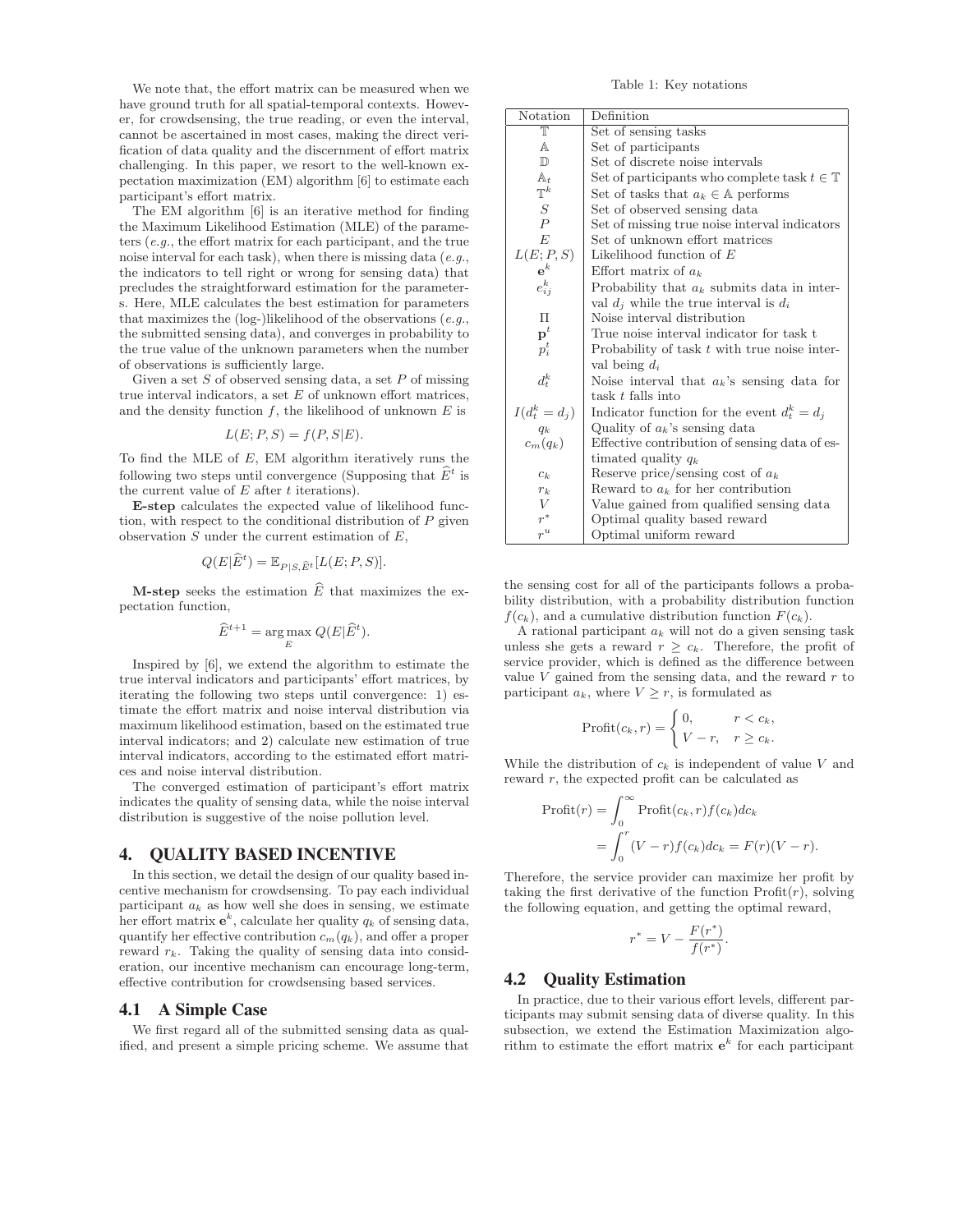$a_k$ , and then estimate the quality of her sensing data as  $q_k = g(e^k).$ 

Specifically, we denote the set of participants that submit sensing data to task t as  $\mathbb{A}_t \subseteq \mathbb{A}$ , and the set of tasks that participant  $a_k$  performs as  $\mathbb{T}^k \subseteq \mathbb{T}$ . For task  $t \in \mathbb{T}^k$ , the true noise interval is denoted as  $d_t^0$ , while the interval into which participant  $a_k$ 's sensing data falls is denoted as  $d_t^k$ . An indicator function  $I(d_t^k = d_j)$  (*i.e.*,  $I(d_t^k = d_j) = 1$  when event  $d_t^k = d_j$  is true; otherwise,  $I(d_t^k = d_j) = 0$ ) is applied to describe the submission of sensing data.

We assume that the effort levels of participants are independent, and do not change for a period of time. So that we can periodically learn the effort matrix  $e^k$  for each participant  $a_k$ , and put this knowledge into practice. Without the true interval indicators, *i.e.*,  $\mathbf{p}^t = \{p_i^t | i = 1, ..., m\}$ for each task  $t$   $(p_i^t = 1$  if  $d_t^0 = d_i$  for sure) is unavailable, we resort to the EM algorithm that combines Maximum likelihood estimation and Bayesian inference to iteratively estimate the unknown effort matrix  $e^k$  and noise interval distribution  $\Pi = {\pi_i | i = 1, \ldots, m}.$ 

The pseudo-code of this expectation maximization algorithm is shown in Algorithm 1, which runs as follows.

(1) Initialization: For each task  $t$ , the probability distribution of true noise interval indicator  $p<sup>t</sup>$  is initialized as:

$$
p_i^t = p(d_t^0 = d_i) = \frac{\sum_{a_i \in \mathbb{A}_t} I(d_t^k = d_i)}{|\mathbb{A}_t|}.
$$

(2) Estimation of effort matrix and noise interval distribution: Given the likelihood function

$$
L(E; P, S) = f(P, S|E),
$$

and

$$
L(E;S) = f(S|E) = \sum_{P} f(P,S|E),
$$

where  $E = \{e^k | a_k \in \mathbb{A}\}, P = \{p^t | t \in \mathbb{T}\},\$ and  $S = \{d_t^k | t \in \mathbb{T}\}$  $\mathbb{T}, a_k \in \mathbb{A}_t$ , the maximum likelihood estimate of E makes the observation S most likely to happen.

We note that the effort matrix  $e^k$  for each participant  $a_k$  follows the Multinomial Distribution. When participant  $a_k$  performs  $n_i^k$  independent tasks with true interval  $d_i$ , her sensing data for these tasks falls into interval  $d_j$  with probability  $e_{ij}^k$ , where  $e_{ij}^k \geq 0$  and  $\sum_j e_{ij}^k = 1, j = 1, \ldots, m$ . Let  $n_{i1}^k, \ldots, n_{im}^k$  be the number of submissions corresponding to interval  $d_1, \ldots, d_m$ , respectively. Then we have  $\sum_j n_{ij}^k = n_i^k$ , and the likelihood function of  $\mathbf{e}_i^k$ ,

$$
f(n_{i1}^k, \ldots, n_{im}^k | e_{i1}^k, \ldots, e_{im}^k) = \frac{n_i^{k}!}{\prod n_{ij}^k!} \prod (e_{ij}^k)^{n_{ij}^k}.
$$

Taking the log-likelihood, Lagrange multipliers, and derivatives, we get the most natural estimates,

$$
\hat{e}_{ij}^k = \frac{n_{ij}^k}{n_i^k} = \frac{\sum_{t \in \mathbb{T}^k} p_i^t I(d_t^k = d_j)}{\sum_{t \in \mathbb{T}^k} p_i^t}, \ \ j = 1, \dots, m.
$$

The noise interval distribution is estimated as

$$
\widehat{\pi}_i = \frac{\sum_{t \in \mathbb{T}} p_i^t}{|\mathbb{T}|}, \ \ i = 1, \dots, m.
$$

(3) Estimation of true noise interval indicator: Given the sensing data  $S$ , the effort matrix  $E$ , and the noise interval distribution Π, we apply the Bayesian inference to estimate

| Algorithm 1: Effort Matrix Estimation    |                                                                                                                                                                                                                    |  |  |
|------------------------------------------|--------------------------------------------------------------------------------------------------------------------------------------------------------------------------------------------------------------------|--|--|
|                                          | <b>Input:</b> A set $S = \{d_t^k   t \in \mathbb{T}, a_k \in \mathbb{A}_t\}$ of observations.<br><b>Output:</b> Estimation of effort matrix $E$ , marginal<br>distribution of noise interval $\Pi$ , and posterior |  |  |
|                                          | estimation of true noise interval indicators P.<br>// Initialization of True Noise Interval Indicator                                                                                                              |  |  |
| 1                                        | foreach $t \in \mathbb{T}$ do                                                                                                                                                                                      |  |  |
| $\overline{2}$                           | $cnt \leftarrow 0;$ cnt $\leftarrow 0;$                                                                                                                                                                            |  |  |
| 3                                        | foreach $a_k \in \mathbb{A}_t$ do                                                                                                                                                                                  |  |  |
| $\overline{\mathbf{4}}$                  | $i \leftarrow d_t^k$ ; $cnt_i \leftarrow cnt_i + 1$ ; $cnt \leftarrow cnt + 1$ ;                                                                                                                                   |  |  |
| 5                                        | foreach $d_i \in \mathbb{D}$ do                                                                                                                                                                                    |  |  |
| 6                                        | $\vert p_i^t \leftarrow \textit{cnt}_i/\textit{cnt};$                                                                                                                                                              |  |  |
| 7                                        | while not converged do                                                                                                                                                                                             |  |  |
|                                          | // Estimation of Effort Matrix                                                                                                                                                                                     |  |  |
| 8                                        | foreach $a_k \in \mathbb{A}$ do                                                                                                                                                                                    |  |  |
| 9                                        | $\mathrm{cnt} \leftarrow 0; \quad \mathrm{e}^k \leftarrow 0;$                                                                                                                                                      |  |  |
| 10                                       | foreach $t \in \mathbb{T}^k$ do                                                                                                                                                                                    |  |  |
| 11                                       | $j \leftarrow d^k_t;$ for<br>each $d_i \in \mathbb{D}$ do                                                                                                                                                          |  |  |
| 12<br>13                                 | $e_{ij}^k \leftarrow e_{ij}^k + p_i^t;$                                                                                                                                                                            |  |  |
| 14                                       | $cnt_i \leftarrow cnt_i + p_i^t;$                                                                                                                                                                                  |  |  |
|                                          |                                                                                                                                                                                                                    |  |  |
| 15                                       | foreach $d_i \in \mathbb{D}$ do                                                                                                                                                                                    |  |  |
| 16                                       | foreach $d_j \in \mathbb{D}$ do<br>$e_{ij}^k \leftarrow e_{ij}^k/cnt_i;$                                                                                                                                           |  |  |
| 17                                       |                                                                                                                                                                                                                    |  |  |
|                                          | // Estimation of Noise Interval Distribution                                                                                                                                                                       |  |  |
| 18                                       | foreach $d_i \in \mathbb{D}$ do                                                                                                                                                                                    |  |  |
| 19                                       | $\pi_i \leftarrow 0;$                                                                                                                                                                                              |  |  |
| 20                                       | for<br>each $t\in\mathbb{T}$ do                                                                                                                                                                                    |  |  |
| 21                                       | $ \quad \pi_i \leftarrow \pi_i + p_i^t;$                                                                                                                                                                           |  |  |
| 22                                       | $\pi_i \leftarrow \pi_i /  \mathbb{T} ;$                                                                                                                                                                           |  |  |
|                                          | // Estimation of True Noise Interval Indicator                                                                                                                                                                     |  |  |
| 23                                       | foreach $t \in \mathbb{T}$ do<br>$smp \leftarrow 0; \quad \mathbf{p}^t \leftarrow \mathbf{1};$                                                                                                                     |  |  |
| 24<br>25                                 | foreach $d_i \in \mathbb{D}$ do                                                                                                                                                                                    |  |  |
| 26                                       | foreach $a_k \in \mathbb{A}_t$ do                                                                                                                                                                                  |  |  |
| 27                                       |                                                                                                                                                                                                                    |  |  |
| 28                                       | $\begin{array}{c} j \leftarrow d_t^k; \\ p_i^t \leftarrow p_i^t e_{ij}^k; \end{array}$                                                                                                                             |  |  |
| 29                                       | $smp \leftarrow smp + \pi_i p_i^t;$                                                                                                                                                                                |  |  |
| 30                                       | foreach $d_i \in \mathbb{D}$ do                                                                                                                                                                                    |  |  |
| 31                                       | $\vert p_i^t \leftarrow \pi_i p_i^t / smp;$                                                                                                                                                                        |  |  |
| 32                                       | <b>Return</b> $E = \{e^k   a_k \in \mathbb{A}\}, \Pi = \{\pi_i   i = 1, , m\},\$                                                                                                                                   |  |  |
| $P = {\mathbf{p}^t   t \in \mathbb{T}};$ |                                                                                                                                                                                                                    |  |  |
|                                          |                                                                                                                                                                                                                    |  |  |

the true noise interval indicator  $P$ . Considering the  $n$  independent observations  $\{S^1, \ldots, S^n\}$  of sensing data from individual participants, where  $S^i = \{d_t^i | t \in \mathbb{T}\}, i = 1, \ldots, m$ , we have

$$
p(P|S) = \frac{p(P)p(S|P)}{p(S)} = \frac{p(P)p(S^1|P)\dots p(S^n|P)}{p(S)}.
$$

When all terms not involving the true noise interval indicator are absorbed into the proportionality sign, we calculate the distribution of true noise interval indicator according to

$$
p_i^t = \frac{\pi_i \prod_{a_k \in \mathbb{A}_t} \prod_j (e_{ij}^k)^{I(d_i^k = d_j)}}{\sum_q \pi_q \prod_{a_k \in \mathbb{A}_t} \prod_j (e_{qj}^k)^{I(d_i^k = d_j)}}, \ \ i = 1, \dots, m.
$$

(4) Convergence: We iterate step  $2-3$  until the two estimates converge, *i.e.*,  $|\widehat{E}^{t+1} - \widehat{E}^t| < \varepsilon, |\widehat{P}^{t+1} - \widehat{P}^t| < \eta, \varepsilon > 0, \eta > 0.$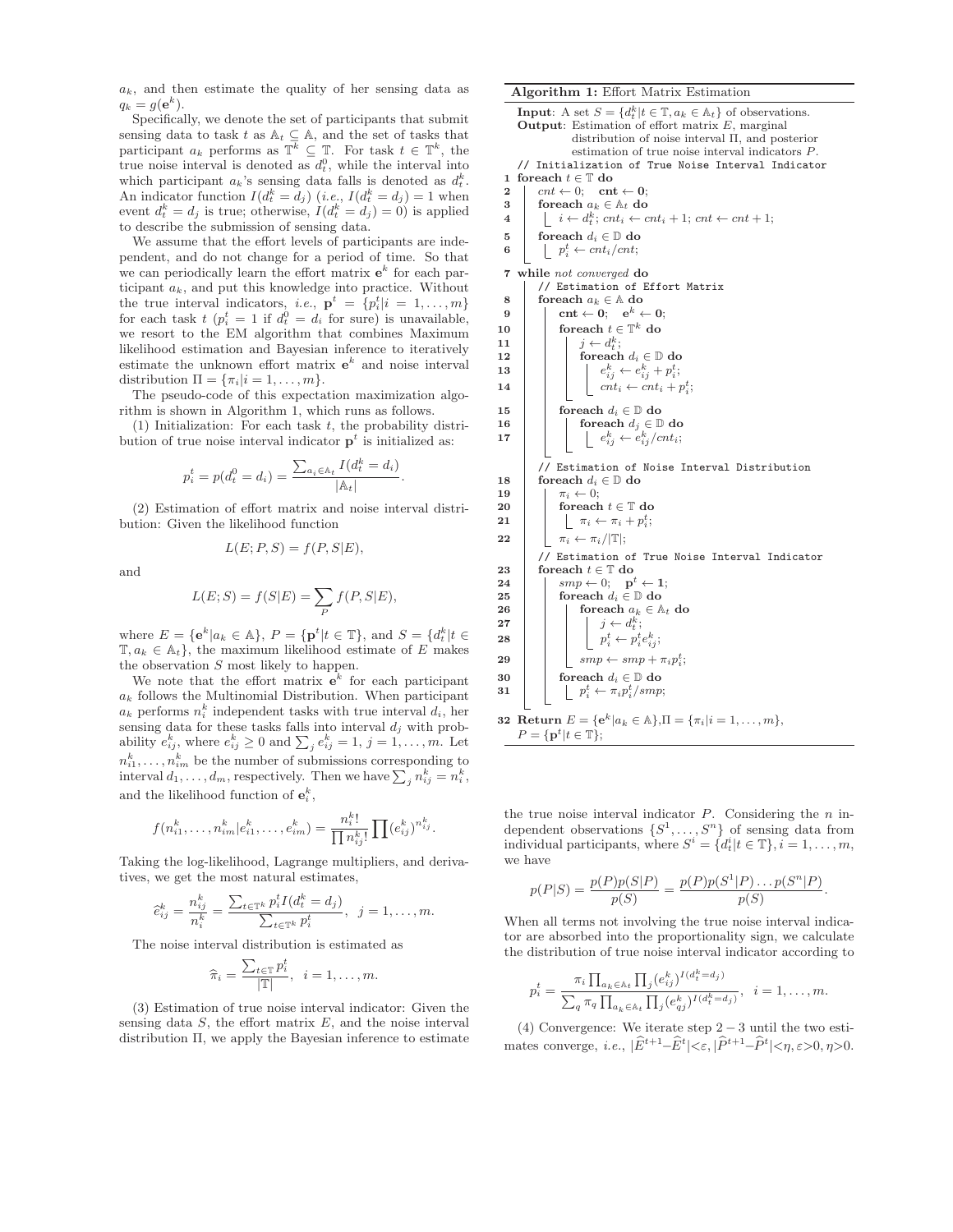For each iteration (the while loop), the computation complexity is polynomial as  $O(|A||T||D|)$ .

We claim that the EM algorithm increases the likelihood function in each iteration, and finally converges to a stable estimation. To circumvent the problem of getting trapped in a local optimum, we try different initializations for several executions of the algorithm. Although it is hard to provide theoretical guarantee for its performance, the EM algorithm has been widely used, and a provably optimal convergence rate up to a logarithmic factor has been shown in [38].

With the estimation for effort matrix  $e^k$ , we can get the quality of  $a_k$ 's sensing data through the mapping function. For simplicity, we focus on pure obedience, and set  $q_k =$  $g(\mathbf{e}^k) = \sum_i e_{ii}^k / m$ . With the estimation for distribution of true noise interval indicator  $\mathbf{p}^t = \{p_1^t, p_2^t, \ldots, p_m^t\}$  for task t, the interval  $d_i^*$  to be delivered is the one with maximum possibility, *i.e.*,  $d_i^* = \arg \max_i p_i^t$ .

## 4.3 Contribution Quantification

Various analyses and experiments have confirmed that expert work can be accomplished by the local crowd, even if they are lack of expert knowledge. However, the contribution of each individual participant remains unknown. Here, inspired by ideas in Information Theory and Shannon's Channel Coding Theorem [28, 34], we quantify the participants' contributions through information uncertainty reduction.

We regard the right part of crowdsensing system (Figure 1) as a signal transmission system (Figure 2), where the input signal  $X$  is the sensing data provided by the participants, and correspondingly, the output  $Y$  is the information that service provider extracts from the sensing data. Transmitted through the channel, an input signal may be distorted in a random way depending on the channel condition, and thus the output signal may be different from the input signal. Here, the quality  $q_k \in [0,1]$  of the sensing data is expressed by a noise variable  $Z$  (independent of  $X$ ) on the transmission channel, where  $Pr(z = 0) = q_k$  indicates that the output signal is equal to the input signal with probability  $q_k$ , and  $Pr(z = 1) = 1 - q_k$  indicates that an error occurs with probability  $1 - q_k$ .



Figure 2: A discrete channel  $(\alpha, Z)$ , where  $Y = \alpha(X, Z)$ .

We assume that, in the signal transmission system, the input signal is perfect but interfered by the noisy channel with probability  $1 - q_k$ . Thus, the output signal is equivalent to information extracted from sensing data of quality  $q_k$ . Similar to the capacity of a noisy channel [34], the contribution

of the sensing data can be expressed as mutual information,

$$
I(X;Y) = H(Y) - H(Y|X)
$$
  
=  $H(Y) - \sum_{x} p(x)H(Y|X = x)$   
=  $H(Y) - \sum_{x} p(x)h_b(q_k)$   
=  $H(Y) - h_b(q_k)$ ,

where  $H(Y)$  is entropy of Y,  $H(Y|X)$  is the conditional entropy of Y given X, and  $h_b(q_k)$  is a binary entropy for the binary random noise Z with distribution  $\{q_k, 1 - q_k\}.$ 

Intuitively, when no sensing data is submitted, all the  $m$ optional intervals are equally likely to be observed with probability  $1/m$ , making the uncertainty maximal at

$$
H(Y) = -\sum_{m} (1/m) \log(1/m) = \log(m).
$$

Given the sensing data, the information uncertainty is reduced to be

$$
h_b(q_k) = -q \log(q_k) - (1 - q_k) \log(1 - q_k).
$$

Generally, if  $Z$  is not a binary random variable, but distributed with  $q_k$  in the correct interval and equal probability  $(1 - q_k)/(m - 1)$  for each of the rest intervals, then the information uncertainty is calculated as

$$
h_m(q_k) = -q_k \log(q_k) - \sum_{m-1} \left( (1 - q_k)/(m-1) \right) \log((1 - q_k)/(m-1)).
$$

Therefore, the effective contribution of sensing data of quality  $q_k$ , can be formulated as

$$
c_m(q_k) = \log(m) + q_k \log(q_k) + (1 - q_k) \log((1 - q_k)/(m - 1)).
$$

With the convention  $0 \log 0 = 0$ , sensing data of quality  $q_k = 1$  will result in minimal uncertainty,  $h_m(1) = 0$ , and maximal contribution,  $c_m(1) = \log(m)$ . Though a binary channel which never makes errors and one always makes errors are equally good for communication, we only consider and reward sensing data of quality within the range [0.5, 1].

Practically, with the same volume, sensing data of high quality carries larger amount of constructive information than that of low quality. Specifically, the high quality data contains intrinsic efficiency, while the low quality data needs extra information, functioning like error-correcting code (ECC), to detect and/or correct errors without resubmission. In crowdsensing, such kind of error correction, is more often conducted in the form of verification, such as recruiting another group of participants or sensing another kind of data (*i.e.*, light signal to determine if the device is out of pocket). Here, we elide the specific ECC and focus on its cost (i.e., accounting for a part of the data volume), and quantify the effective contribution of sensing data as the information uncertainty reduction.

## 4.4 Reward Distribution

In this subsection, we take a step further and reward the participants proportionally to their quantified contributions, *i.e.*,  $r(q_k) = rc_m(q_k)$ , where r is a benchmark reward. Noting that we can learn the distribution  $f(c_k, e^k)$  asymptotically, we assume that the distribution is common knowledge.

We adjust parameters of the simple case. From participant  $a_k$  with an effort matrix  $e^k$ , the profit that the service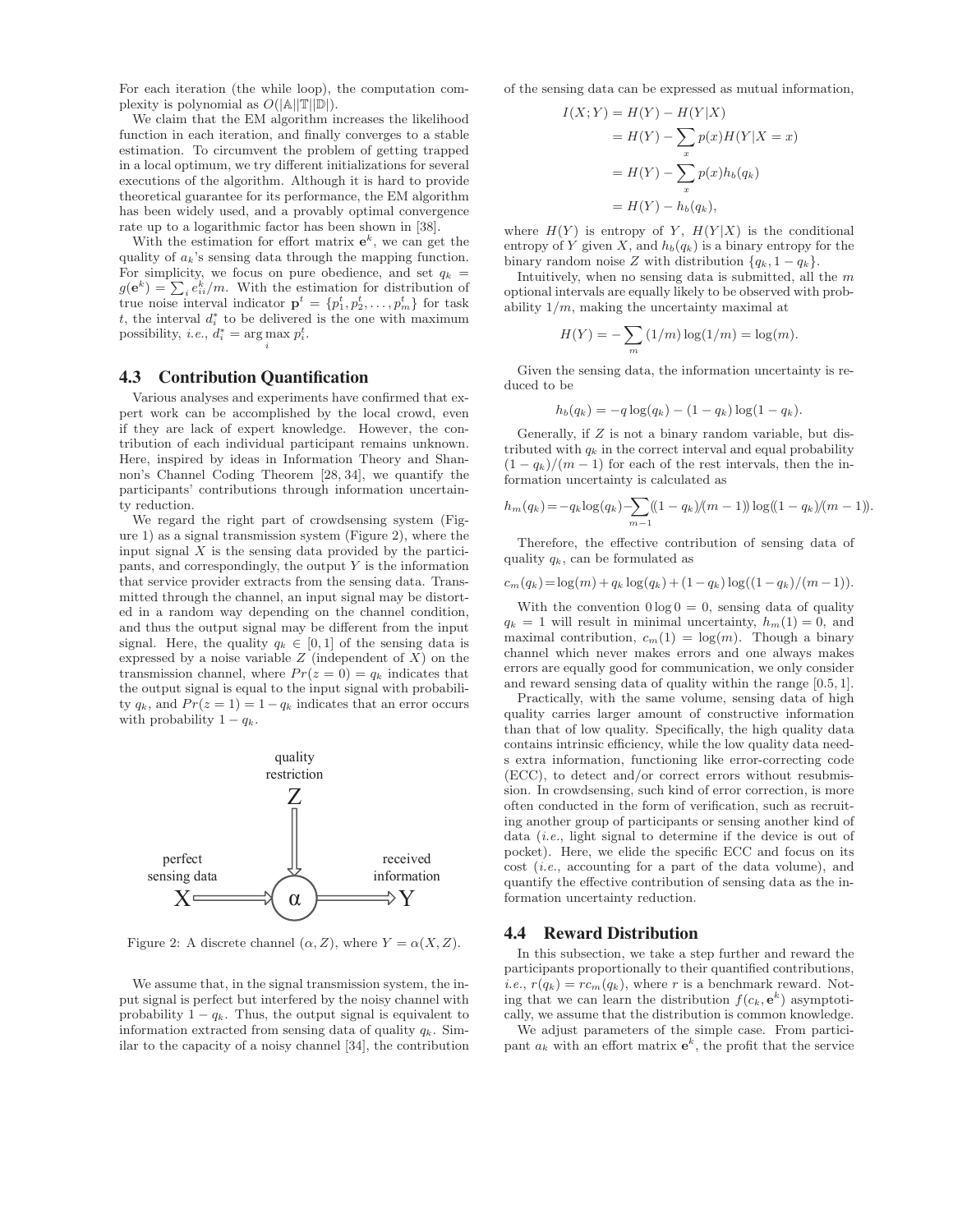

Figure 3: Accuracy of noise pollution monitoring with different effort levels of participants. (a)General noise reading differences between outside pocket sensing and inside pocket sensing; (b)-(f) Noise readings of ground truth (Node 1) and from the 10 participants (Node 2-11).



Figure 4: Comparison of monitoring accuracy of different models.

.

provider gains from the sensing data is

$$
Profit(c_k, \mathbf{e}^k, r) = \begin{cases} 0, & rc_m(g(\mathbf{e}^k)) < c_k, \\ V - rc_m(g(\mathbf{e}^k)), & rc_m(g(\mathbf{e}^k)) \ge c_k. \end{cases}
$$

Then, the quality-based optimal reward is determined by

$$
r^* = \underset{r}{\arg \max} \text{Profit}(r)
$$

$$
= \underset{r}{\arg \max} \int_{e^k} \int_0^{\infty} \text{Profit}(c_k, e^k, r) f(c_k, e^k) dc_k de^k
$$

For simple joint distribution  $f(c_k, e^k)$  of sensing cost and effort matrix, the optimal reward  $r^*$  can be calculated by solving the integral equation and taking the derivation of  $r$ . However, for complex cases, greedy algorithms can find the proper reward with approximate profit more efficiently.

# 5. EVALUATION RESULTS

In this section, we conduct simulations to evaluate performance of our quality based incentive mechanism. We first analyze the improvement in quality assurance. Then, we compare our quality based reward mechanism to the uniform pricing scheme, and illustrate the superior performance in profit management.

#### 5.1 Quality Assurance

We install NoiseTube mobile app [1] on Google Nexus 7, and use the embedded acoustic sensor to measure noise in a meeting room. We recruit 10 participants to take part in the experiment, each of which carries a nexus and randomly puts it into his/her pocket or on the table. The participants are well told that accurate monitoring occurs when they put out the nexuses and keep them undisturbed.

The basic experiment is to test whether the participants' effort levels will effect the noise readings. As Figure  $3(a)$ shows, the noise reading from a muffled microphone inside pocket is at least 5dBs lower than that of outside pocket sensing. The sensing data submitted by participants, as shown in Figure  $3(b)$ -Figure  $3(f)$ , also presents such reading differences, based on which we can roughly tell the effort levels of participants, i.e., node 10 is sensing with the highest effort level and submits almost perfect readings; node 7, node 8, node 9 and node 11 are 85% accurate with high effort levels at most of the time; node 2 and node 4 are helpful with 70% accuracy; node 6 is careless with high accuracy at first and then gradually slacks off; node 5 is indifferent with half accuracy and the other half deviation intermittently; and node 3 is sensing with the lowest effort level with all readings lower than ground truth.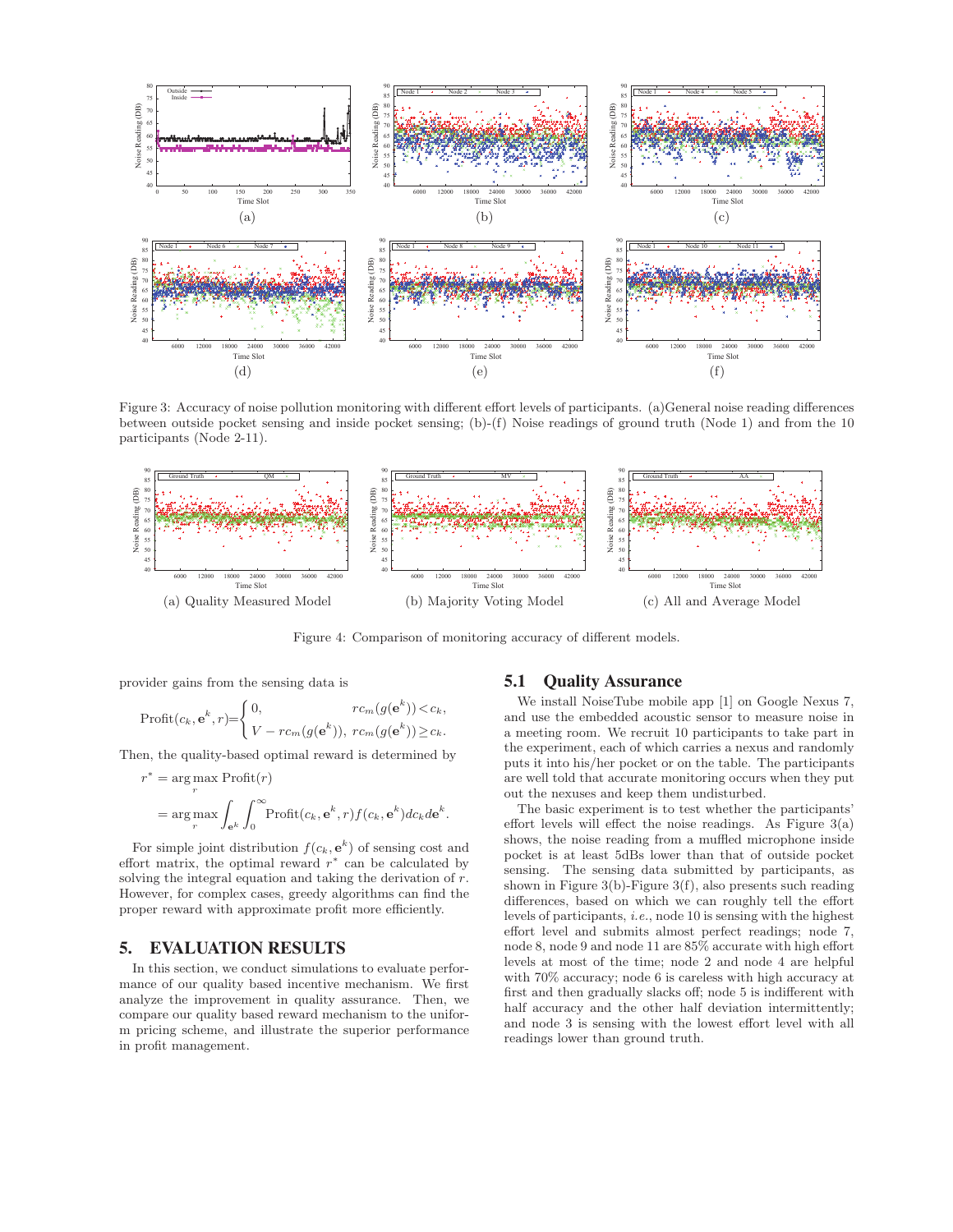

Figure 5: Joint distribution of sensing cost and effort matrix.

Given the reading differences, we compare the quality assurance, i.e., the overall monitoring accuracy, as a collective work from the crowd, in our quality measured model (QM), traditional majority voting model (MV), and all and average model (AA). The difference is: QM excludes sensing data with low quality (*i.e.*, with accuracy less than  $50\%$ ) and assigns quality-estimated data with different weights; MV selects the most frequent noise interval at first, and then calculates the noise reading averagely; and AA takes in all submissions and figures out the average reading.

Results, as shown in Figure 4, indicate that QM outperforms the other two models, in monitoring the noise pollution more accurately (i.e., the readings keep closely to the

ground truth), and more robustly to the efforts fluctuation of participants, especially when careless and indifferent participants take up more than half of the whole population. Furthermore, the MV model may direct the monitoring into a fierce fluctuation when the noise interval is highly precise, which is 5dBs per interval in our setting. Despite a similar trend with QM, the AA model is more vulnerable to large amount of low quality submissions.

#### 5.2 Profit Management

To test the performance of our quality based incentive mechanism in terms of profit management, we first generate the sensing costs and effort matrices for participants, and then compare the profit of our mechanism to that of the uniform pricing scheme.

We draw  $v_c$  and  $v_e$  from a bivariate normal distribution,  $(c, e) \sim \mathcal{N}(\mu_1, \mu_2, \sigma_1^2, \sigma_2^2, \rho)$ , where  $\mu_1 = 2.0, \mu_2 = 0.75$ ,  $\sigma_1 = 1.0, \sigma_2 = 0.125, \text{ and } \rho = 0.0 \text{ is set to indicate that}$ there is no correlation between sensing cost and effort matrix (Figure 5(a)), or  $\rho = 0.8$  for a strong positive correlation (Figure 5(b)). According to the  $68 - 95 - 99.7$  rule/ $3\sigma$ rule [22], the 95.45% confidence interval is  $\mu \pm 2\sigma$ , which empirically states that about 95.45% data drawn from the normal distribution lies within  $[0.0, 4.0] \times [0.5, 1.0]$  in our setting. Then, we transform  $v_c$  and  $v_e$  to  $c_k$  and  $e^k$  correspondingly by setting  $c_k = \max(-0.5, \min(v_c, 4.5))$  and  $e_{ii}^k = \max(0.45, \min(v_e, 1.05)), i = 1, \ldots, m.$  Therefore, the extreme data is excluded and the rest majority approximately follows the same normal distribution. Notably, other forms of distribution are also experimentally possible, and the exact joint distribution needs to be carefully estimated in practical crowdsensing markets [8].

After getting the joint distribution, we compare the profit of our quality based incentive mechanism and the uniform pricing scheme, where the profit is defined as the difference between the value gained from the sensing data and the rewards for contributions. We note that, the quality based incentive mechanism gains a full value  $V$  from sensing data by providing an error-bounded service, and offers each participant a proper reward based on her effective contribution. In the uniform pricing scheme, the sensing data is regarded equally with the same quality, and the participants are offered the same reward,

$$
r^u = \max_{a_k \in \mathbb{A}_t} c_k.
$$

However, the gained value is restricted by the actual quality  $q_k$  of sensing data, *i.e.*,  $v_k = y(V, q_k)$ , which monotonously increases with quality  $q_k$ .

For simplicity, we consider that there are  $|\mathbb{D}| = 2$  noise intervals, and omit the subscript of e. Then, the effective contribution is calculated as

$$
c_m(g(e)) = c_2(e) = 1 + e \log e + (1 - e) \log(1 - e).
$$

Value function is set to be  $v_k = V \sin(c_m(g(e)) \times \pi/2)$ , which is concave with feasible  $c_m \in [0, 1]$ .

We select participants from sufficient crowd, in an increasing order of cost/contribution ratio, and calculate the optimal reward for the top proportion of them, ranging from 10% to 100%. The optimal reward, in our quality based incentive mechanism, is determined by

$$
r^* = \underset{r}{\arg\min} rc_m(g(\mathbf{e}^k)) - c_k \ge 0, \forall a_k \in \mathbb{A}_t.
$$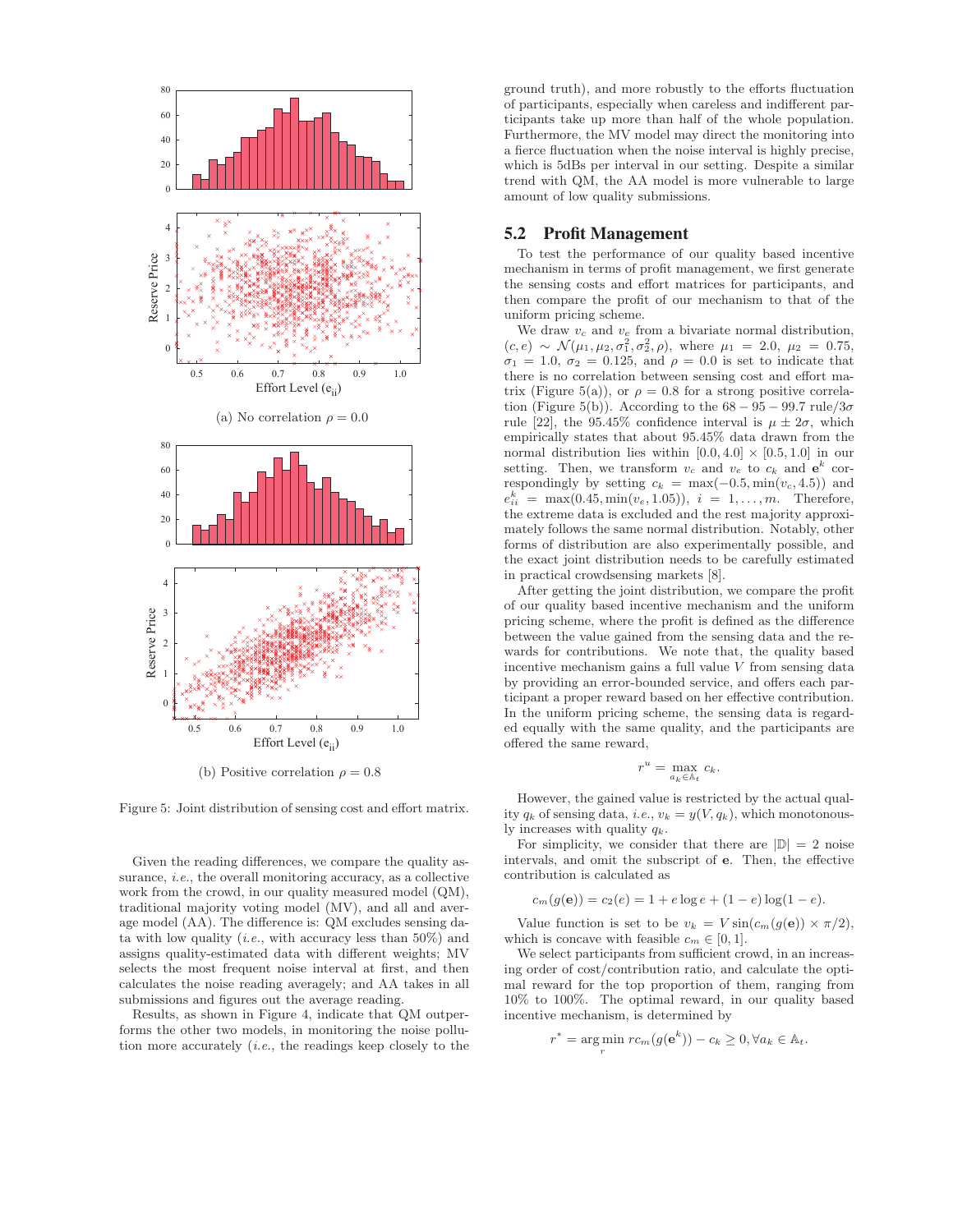Each participant  $a_k$  will get a proper reward,

$$
r_k = r^* c_m(g(\mathbf{e}^k)).
$$

Results, as shown in Figure 6, indicate that our quality based incentive mechanism overwhelmingly outperforms the uniform pricing scheme, in both of the two distributions. The quality based incentive mechanism complies with the cost/contribution ratio to set the optimal reward in every stage, and thus can fully leverage the power of participants to complete the sensing tasks at a low cost, when compared to the uniform pricing scheme. Moreover, with the guaranteed value of service, the quality based incentive mechanism, with higher accuracy and less fluctuation in noise monitoring, is more appealing to the service provider.

The results also suggest the proper fraction of participants that the service provider should try to recruit, which is 80% for both schemes when sensing cost and effort matrix has no correlation, and 80% and 70%, for our quality based incentive mechanism and the uniform pricing scheme, respectively, when the factors are positively correlated. It is reasonable to see such a turning point in profit, from a smooth rise to a fall, since there are always some participants with sensing costs higher than what they deserve to be rewarded according to the their effective contributions, i.e., with unreasonably high sensing costs for subpar contributions. The x-axis ends with 970 (Figure  $6(a)$ ) and 940 (Figure 6(b)), respectively, since we have excluded extreme data from the distribution.



Figure 6: Comparison on profit of different pricing schemes.

# 6. CONCLUSION

In this paper, we have incorporated the consideration of data quality into the design of incentive mechanism for crowdsensing. By applying the expectation maximization algorithm and information theory, we have bridged the gap be-

tween quality of sensing data and proper reward for contribution, and proposed the quality based incentive mechanism, which achieves both individual rationality and profit maximization. Our incentive mechanism estimates the effort matrix for each participant, calculates the quality of sensing data, and offers a reward in accordance with each effective contribution, aiming to motivate individual participants with different sensing costs to place sufficient manual efforts and submit high quality sensing data in crowdsensing. We have also implemented part of the mechanism with extensive experiments and simulations. Compared to the existing uniform pricing scheme, our mechanism achieves superior performance in profit management.

# 7. ACKNOWLEDGEMENT

We appreciate the anonymous reviewers, whose comments led to an improvement of this paper. Our shepherd, Vishal Misra, gave us highly valuable comments to improve it.

## 8. REFERENCES

- Noisetube. http://www.noisetube.net/, 2008. [Online].
- [2] Creek watch. http://creekwatch.researchlabs.ibm.com/, 2010. [Online].
- Opensense. http://www.opensense.ethz.ch/trac/, 2010. [Online].
- [4] Noisemonitoring. http://www.larsondavis.com/, 2015. [Online].
- [5] J. A. Burke, D. Estrin, M. Hansen, A. Parker, N. Ramanathan, S. Reddy, and M. B. Srivastava. Participatory sensing. Center for Embedded Network Sensing, 2006.
- [6] A. P. Dawid and A. M. Skene. Maximum likelihood estimation of observer error-rates using the EM algorithm. Applied Statistics, pages 20–28, 1979.
- D. Hand. Principles of data mining. Drug Safety, 30(7):621–622, 2007.
- [8] J. J. Horton and L. B. Chilton. The labor economics of paid crowdsourcing. In Proceedings of the 11th ACM Conference on Electronic Commerce (EC), 2010.
- [9] L. G. Jaimes, I. Vergara-Laurens, and M. A. Labrador. A location-based incentive mechanism for participatory sensing systems with budget constraints. In Proceedings of the 2012 IEEE International Conference on Pervasive Computing and Communications (PerCom), 2012.
- [10] R. Kawajiri, M. Shimosaka, and H. Kashima. Steered crowdsensing incentive design towards quality-oriented place-centric crowdsensing. In Proceedings of the 16th ACM International Conference on Ubiquitous Computing (UbiComp), 2014.
- [11] I. Koutsopoulos. Optimal incentive-driven design of participatory sensing systems. In Proceedings of the 32nd Annual IEEE International Conference on Computer Communications (INFOCOM), 2013.
- [12] N. D. Lane, E. Miluzzo, H. Lu, D. Peebles, T. Choudhury, and A. T. Campbell. A survey of mobile phone sensing. IEEE Communications Magazine, 48(9):140–150, 2010.
- [13] J.-S. Lee and B. Hoh. Sell your experiences: a market mechanism based incentive for participatory sensing. In Proceedings of the 2010 IEEE International Conference on Pervasive Computing and Communications (PerCom), 2010.
- [14] H. Lu, W. Pan, N. D. Lane, T. Choudhury, and A. T. Campbell. Soundsense: Scalable sound sensing for people-centric applications on mobile phones. In Proceeding of the 7th Annual International Conference on Mobile Systems, Applications, and Services (MobiSys), 2009.
- [15] T. Luo, H.-P. Tan, and L. Xia. Profit-maximizing incentive for participatory sensing. In Proceedings of the 33rd Annual